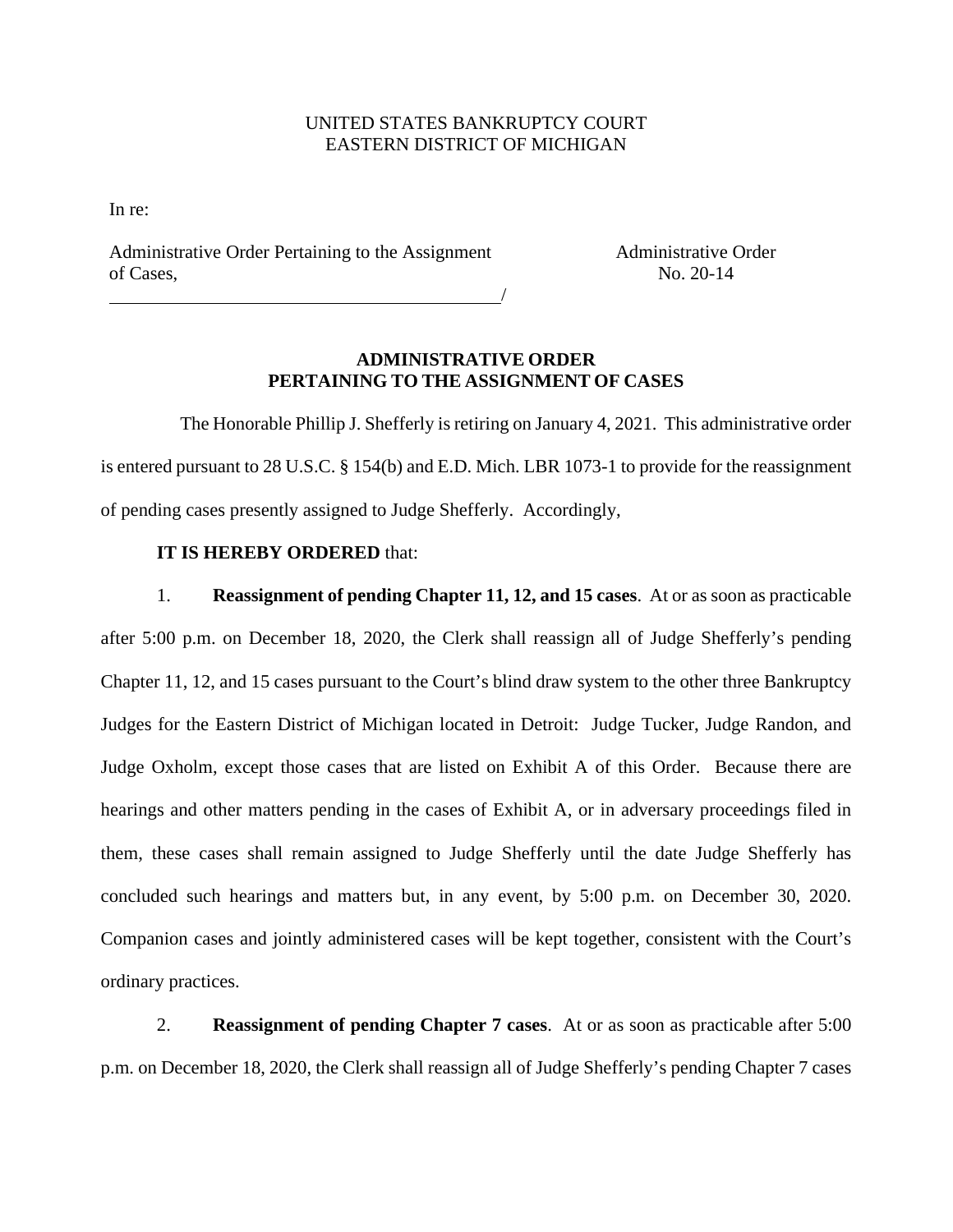to Judge Applebaum, except those cases that are listed on Exhibit A of this Order. Because there are hearings and other matters pending in the cases of Exhibit A, or in adversary proceedings filed in them, these cases shall remain assigned to Judge Shefferly until the date Judge Shefferly has concluded such hearings and matters but, in any event, by 5:00 p.m. on December 30, 2020.

3. **Transfer of pending Chapter 13 cases**. At or as soon as practicable after 5:00 p.m. on December 30, 2020, the Clerk shall transfer all of Judge Shefferly's pending Chapter 13 cases to a docket titled "Successor to Judge Shefferly." Companion cases and jointly administered cases will be kept together, consistent with the Court's ordinary practices. Adversary proceedings filed in these Chapter 13 cases will be transferred with the Chapter 13 bankruptcy case in which it was filed to the docket titled "Successor to Judge Shefferly" docket. The Court will issue notices from time to time regarding the scheduling of these Chapter 13 cases and adversary proceedings.

4. **Reassignment of adversary proceedings**. The Clerk shall reassign all of Judge Shefferly's pending adversary proceedings, regardless of chapter, to the Bankruptcy Judge to whom reassignment of the bankruptcy case is made, on the date that such reassignment is made.

5. **Assignment of new Chapter 7, 11, 12, and 15 cases.** Using the Court's blind draw system, the Clerk shall assign all Detroit location Chapter 7, 11, 12 and 15 cases, filed on or after December 9, 2020, to Judge Tucker, Judge Randon, and Judge Oxholm.

6. **Assignment of new Chapter 13 cases**. Using the Court's blind draw system, the Clerk shall assign all Detroit location Chapter 13 cases, filed on or after December 30, 2020, to the docket titled "Successor to Judge Shefferly" and the other three Detroit Bankruptcy Judges: Judge Tucker, Judge Randon and Judge Oxholm.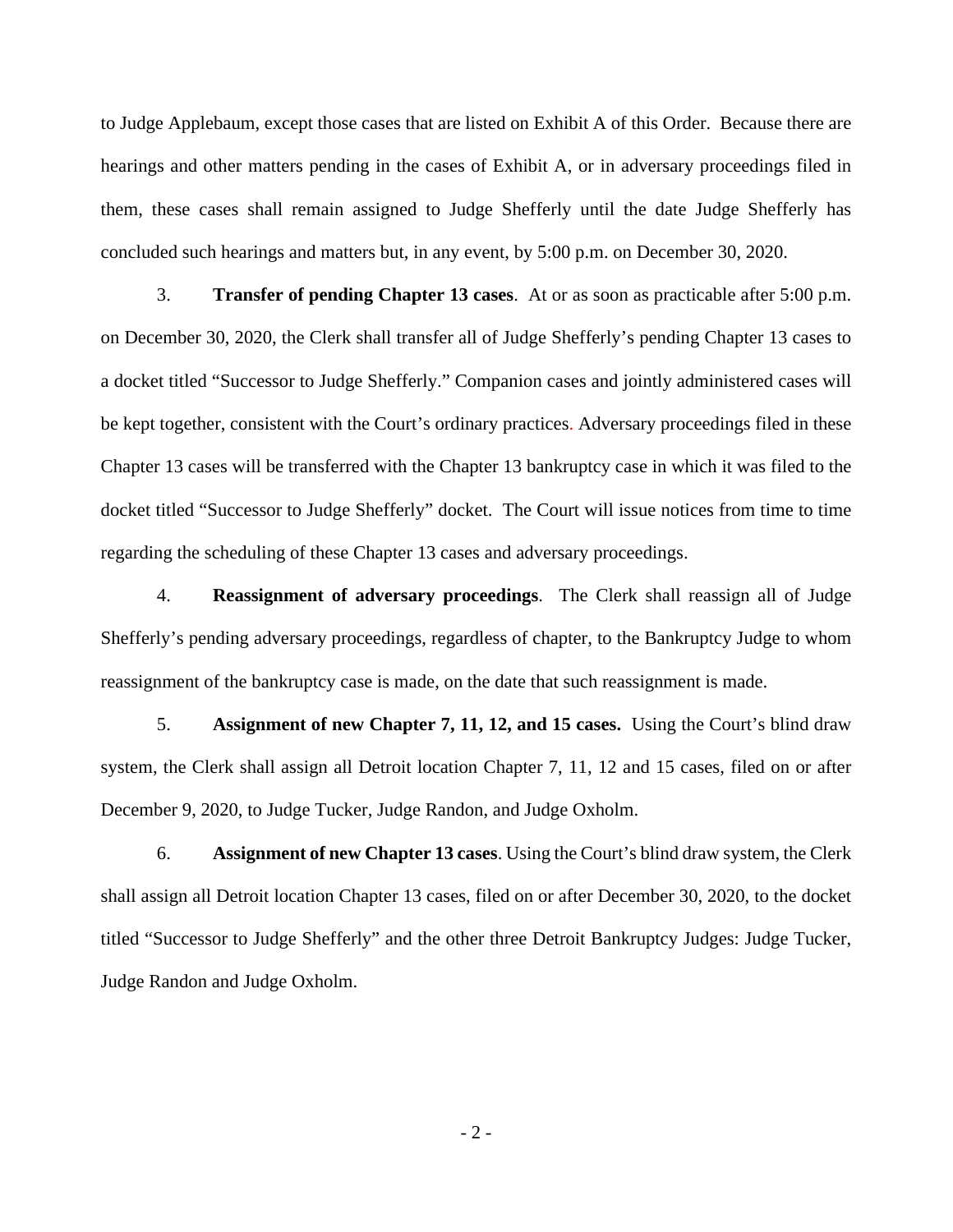

/s/ Daniel S. Opperman

 Daniel S. Opperman, Chief Judge United States Bankruptcy Court for the Eastern District of Michigan

Signed on December 17, 2020